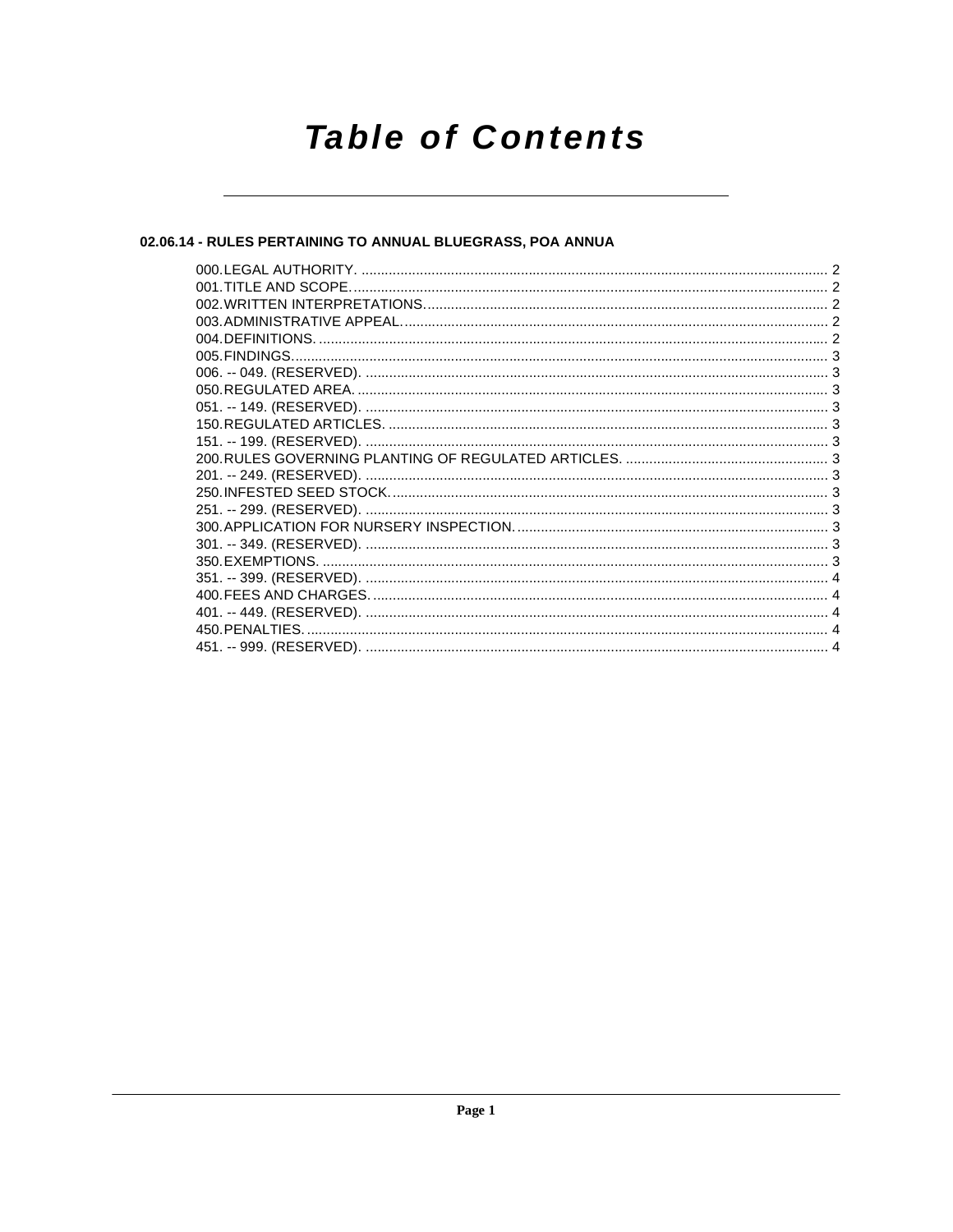#### **IDAPA 02 TITLE 06 Chapter 14**

#### **02.06.14 - RULES PERTAINING TO ANNUAL BLUEGRASS, POA ANNUA**

#### <span id="page-1-1"></span><span id="page-1-0"></span>**000. LEGAL AUTHORITY.**

This chapter is adopted under the legal authority of Title 22, Chapter 20, Idaho Code. (3-30-01)

#### <span id="page-1-2"></span>**001. TITLE AND SCOPE.**

**01. Title**. The title of this chapter is IDAPA 02.06.14, "Rules Pertaining To Annual Bluegrass, Poa annua". (3-30-01)

**02. Scope**. This chapter has the following scope: these rules are to prevent the introduction of annual bluegrass into major Kentucky bluegrass, fescue (Festuca) species, ryegrass (Lolium) species and bentgrass (Agrostis) species seed production areas as stated in Section 005. The official citation of this chapter is IDAPA 02.06.14.000 through 02.06.14.999. For example, the citation for this section is IDAPA 02.06.14.001. (3-30-0 02.06.14.000 through 02.06.14.999. For example, the citation for this section is IDAPA 02.06.14.001.

#### <span id="page-1-3"></span>**002. WRITTEN INTERPRETATIONS.**

There are no written interpretations of these rules. (3-30-01)

#### <span id="page-1-4"></span>**003. ADMINISTRATIVE APPEAL.**

There is no provision for administrative appeal before the Department of Agriculture under this chapter. Hearing and appeal rights are pursuant to Title 67. Chapter 52. Idaho Code. (3-30-01) appeal rights are pursuant to Title 67, Chapter 52, Idaho Code.

#### <span id="page-1-8"></span><span id="page-1-5"></span>**004. DEFINITIONS.**

<span id="page-1-6"></span>**01. Annual Bluegrass**. Poa annua and all related species off-types or sub-species of Poa annua, hereinafter referred to as annual bluegrass.

**02. Annual Bluegrass Analysis Certificate**. A test report from an official laboratory showing freedom from annual bluegrass. (3-30-01)

<span id="page-1-9"></span><span id="page-1-7"></span>**03. Director**. The Director of the Idaho Department of Agriculture, or his designated agents. (4-6-90)

**04. Grass Species**. All bluegrass (Poa) species, fescue (Festuca) species, ryegrass (Lolium) species and all bentgrass (Acrostic) species. (3-30-01)

<span id="page-1-11"></span><span id="page-1-10"></span>**05. Official Seed Laboratory**. A seed testing laboratory approved by the Director. (4-6-90)

**06. Person**. Any natural person, individual, firm, partnership, corporation, company, society, or association or every officer, agent or employee thereof.  $(4-6-90)$ 

**07. Pest**. The pest is determined to be seeds of the weed Poa annua (Annual bluegrass) and all related off-types or sub-species of Poa annua hereinafter referred to as Annual bluegrass which are objectionable in grass  $\text{seed stock.}$  (3-30-01)

<span id="page-1-12"></span>**08. Quarantine Release Tag**. A numbered tag printed and issued by the Idaho Department of Agriculture to be attached to each bag showing said seed has met quarantine requirements and giving the following information: "This lot of seed was tested and found to be apparently free of annual bluegrass and is eligible for planting in Idaho." (4-6-90)

<span id="page-1-13"></span>**09. Representative Sample**. A sample of seed drawn in accordance with sampling procedures as in the Pure Seed Law Rules. (4-6-90) provided in the Pure Seed Law Rules.

<span id="page-1-14"></span>**10.** Seed Stock. Those seeds of grass species which are to be planted for seed increase or with intent of seed increase. (3-30-01) seed increase. (3-30-01)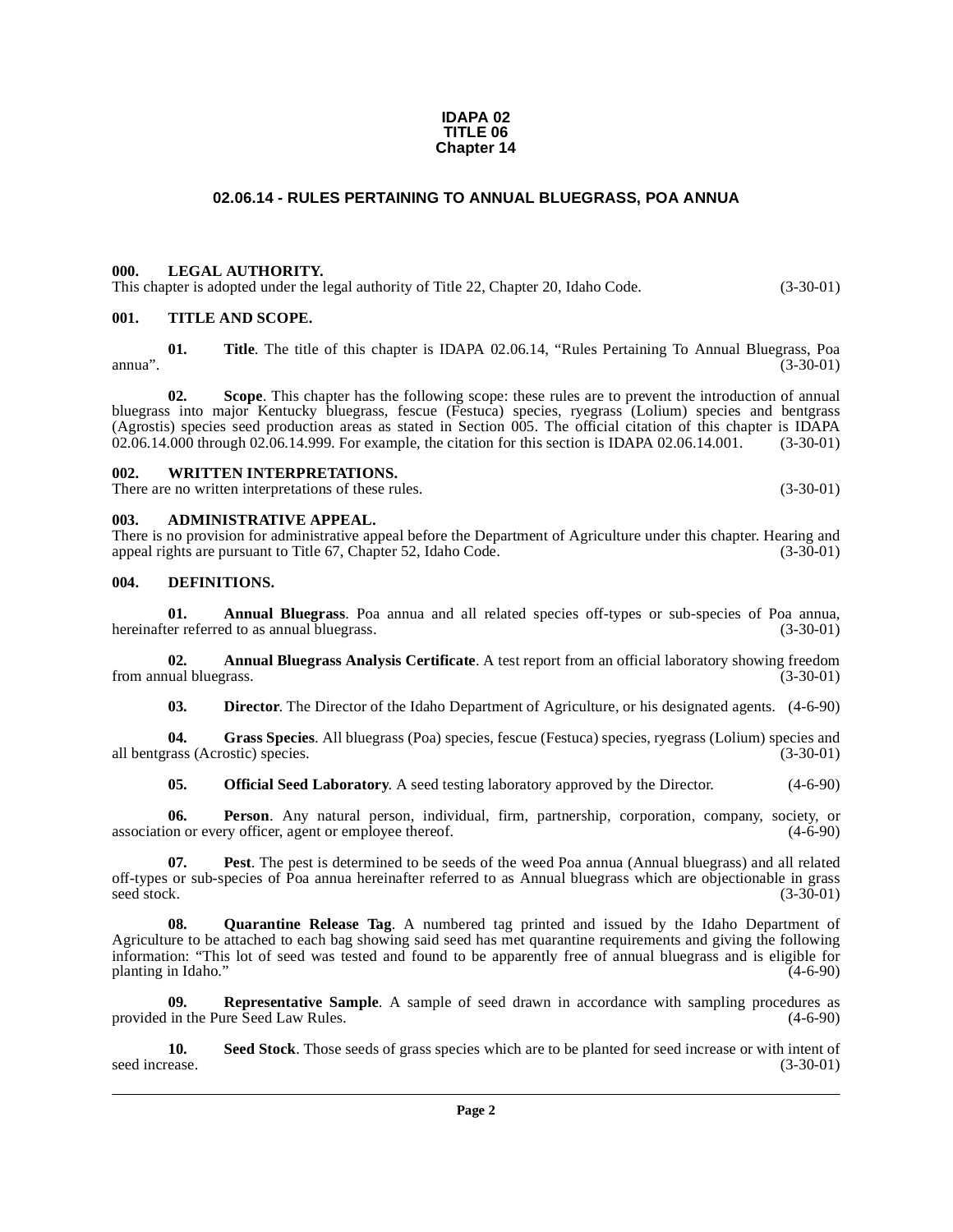production areas in Idaho from contamination by annual bluegrass.

## <span id="page-2-4"></span><span id="page-2-3"></span>**150. REGULATED ARTICLES.**

| ----- |                                                                                     |            |
|-------|-------------------------------------------------------------------------------------|------------|
|       | Those articles which are regulated are seed stocks as defined in Subsection 100.03. | $(4-6-90)$ |

The amendments are needed to protect the Kentucky bluegrass, fescue, ryegrass, and bentgrass or redtop seed production areas in Idaho from contamination by annual bluegrass. (3-30-01)

## <span id="page-2-5"></span>**151. -- 199. (RESERVED).**

<span id="page-2-2"></span><span id="page-2-1"></span>**006. -- 049. (RESERVED). 050. REGULATED AREA.**

<span id="page-2-0"></span>**005. FINDINGS.**

### <span id="page-2-17"></span><span id="page-2-6"></span>**200. RULES GOVERNING PLANTING OF REGULATED ARTICLES.**

**01. Requirements**. Prior to any person planting any grass species seed stock in Idaho, that person shall with the following requirements: comply with the following requirements:

a. Submit an official laboratory analysis of a representative sample showing freedom from annual bluegrass based on a five  $(5)$  gram sample for bentgrass or redtop, a twenty-five  $(25)$  gram sample for bluegrass, or a fifty (50) gram sample for other grasses; or (3-30-01)

<span id="page-2-18"></span>b. Have a representative sample submitted for testing. (3-30-01)

**02. Tags**. Upon receipt by the Director of an official seed laboratory analysis showing freedom from annual bluegrass, sequentially numbered tags will be issued for each bag found free of annual bluegrass from those lots according to Subsection 004.08. (3-30-01)

## <span id="page-2-7"></span>**201. -- 249. (RESERVED).**

## <span id="page-2-16"></span><span id="page-2-8"></span>**250. INFESTED SEED STOCK.**

Each lot of seed found to contain annual bluegrass shall be placed under a "Hold Order" pursuant to Section 22- 103(22), Idaho Code, to be released only for shipment out of Idaho or for planting in nurseries of two (2) acres or less under supervision of the Director. The nursery shall be seeded in rows spaced twenty-four (24) inches apart and it shall be the duty of the person receiving such seed to rogue this increase area or chemically treat to eradicate the annual bluegrass. Seed increases shall be inspected by the department at least three (3) times during the seedling year. Any areas not passing inspection shall not be harvested but shall be destroyed upon the order of the Director at the owner's expense. (4-6-90)

## <span id="page-2-9"></span>**251. -- 299. (RESERVED).**

## <span id="page-2-13"></span><span id="page-2-10"></span>**300. APPLICATION FOR NURSERY INSPECTION.**

A person shall make application for nursery inspection to the Idaho Department of Agriculture at least fourteen (14) days prior to planting. (4-6-90)

## <span id="page-2-11"></span>**301. -- 349. (RESERVED).**

## <span id="page-2-12"></span>**350. EXEMPTIONS.**

<span id="page-2-15"></span><span id="page-2-14"></span>**01. Forage**. These rules shall not apply to seed sown for forage. (12-1-92)

**02. Experiments**. These rules shall not apply to: experiments or trial grounds of the United States Department of Agriculture, experiments or trial grounds of the Idaho State Experiment Station, or trial grounds of any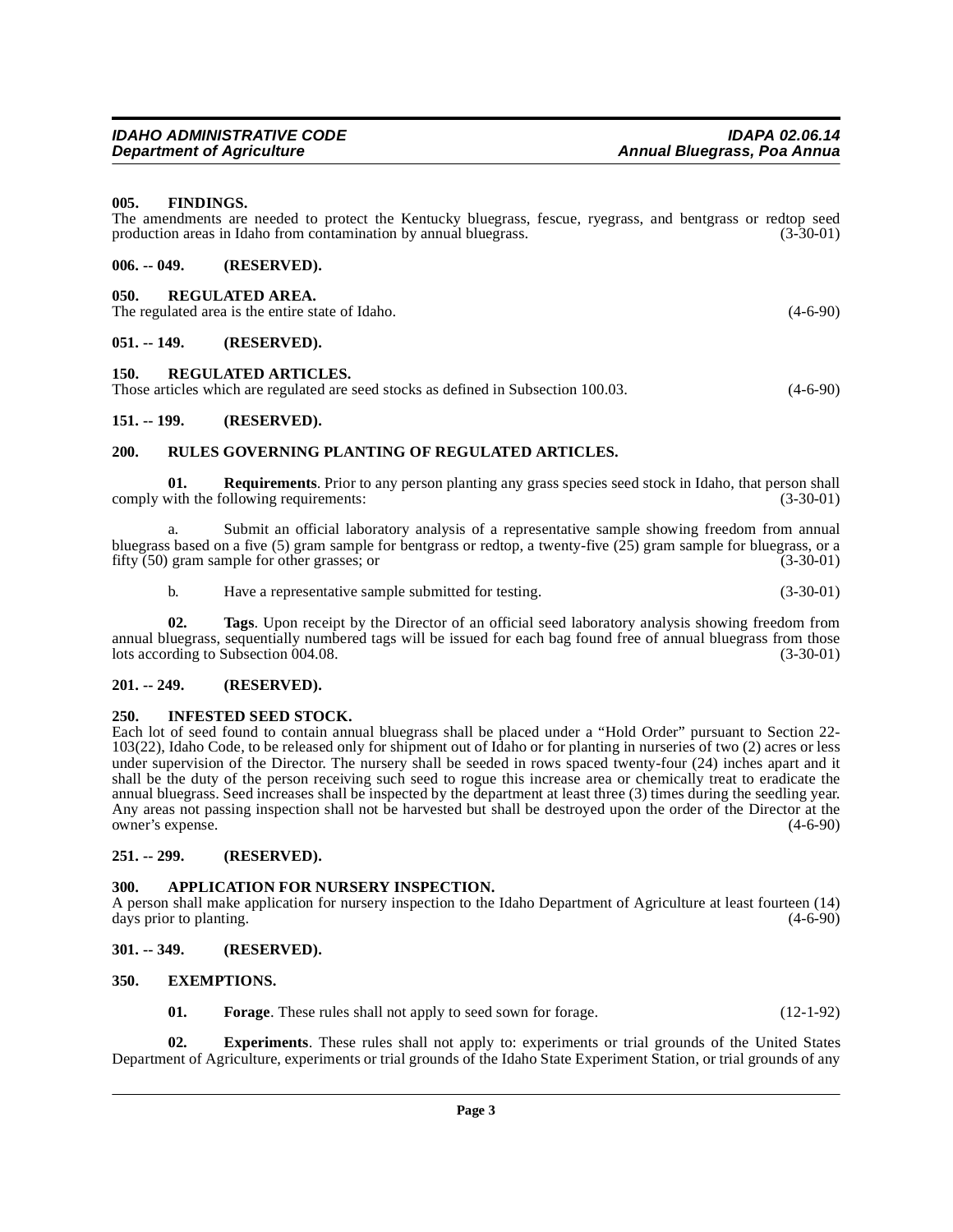person, firm, or corporation provided said trial ground plantings are approved by the Director and under supervision<br>of technically-trained personnel familiar with annual bluegrass control. (12-1-92) of technically-trained personnel familiar with annual bluegrass control.

#### <span id="page-3-0"></span>**351. -- 399. (RESERVED).**

#### <span id="page-3-5"></span><span id="page-3-1"></span>**400. FEES AND CHARGES.**

**01. Sampling**. Fees for official sampling drawn by the Director shall be twelve dollars (\$12) per (4-6-90) sample.  $(4-6-90)$ 

**02.** Seed Analysis. Fees for seed analysis shall be that fee provided in the fee schedule of the official ting Laboratory. (4-6-90) Seed Testing Laboratory.

**03. Inspection**. Inspection fees for nursery plantings shall be fifty dollars (\$50) per acre or portion thereof for each inspection. Any field of less than one acre shall be a minimum fee of fifty dollars (\$50). (4-6-90)

<span id="page-3-7"></span>**04.** Quarantine Release Tags. Quarantine release tags will be twenty-five cents (\$0.25) per tag and to person(s) when issued. (4-6-90) charged to person $(s)$  when issued.

#### <span id="page-3-2"></span>**401. -- 449. (RESERVED).**

#### <span id="page-3-6"></span><span id="page-3-3"></span>**450. PENALTIES.**

Any person violating any provision of these rules will be subject to penalty provisions of "The Horticultural and Nursery Inspections Act," Chapter 19, Title 22, Idaho Code, and "The Quarantines Act," Chapter 20, Title 22, Idaho  $\text{Code.}$  (4-6-90)

<span id="page-3-4"></span>**451. -- 999. (RESERVED).**